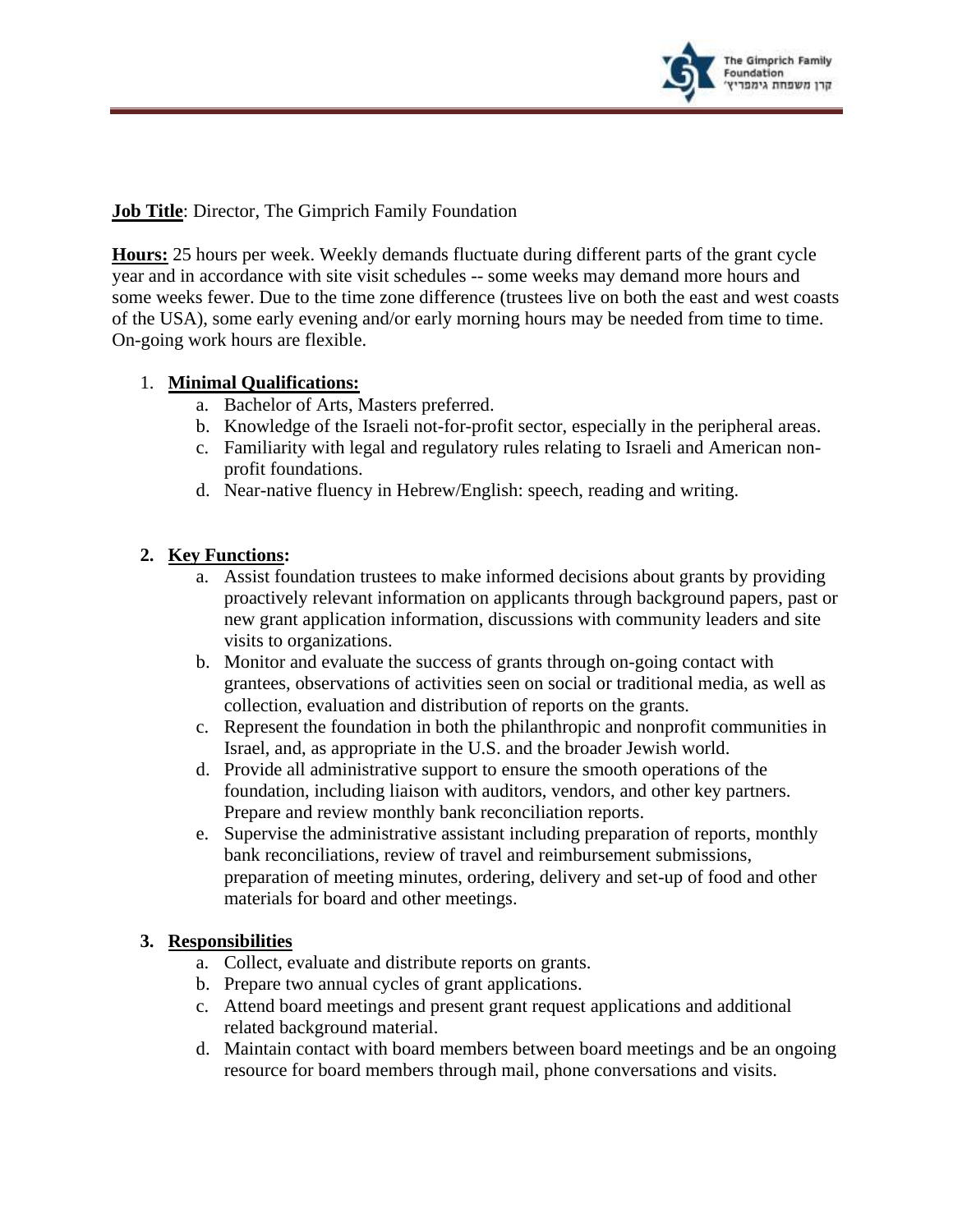

- e. Maintain contact with the Jewish Funders Network and the Israel Funder's Forum via websites, individual networking with relevant funders and attendance at meetings of the Forum and relevant sub-committees.
- f. Maintain the foundation website and database.
- g. Respond to phone calls, mail and e-mails about the foundation, maintain a virtual office
- h. Meet with the Board President regularly, and other trustees (e.g. Treasurer) as needed, to review work and strategize on activities.

## 4. **Tasks:**

- a. Create a semiannual docket: the docket is created by evaluating initial inquiries (letters of intent), networking with other foundations and reaching out to organizations in the current focus area; distributing the application form; working with organizations to create clear, easy-to-read-and-understand grant applications (this may involve asking grantees to rewrite sections of their proposals or modify the budget). Conduct site visits and write summary recommendations.
- b. Board meetings: Actively participate in deliberations and discussions on the grant requests, and provide content knowledge on the topic area, and on current events in Israel and the Jewish world. Arrange for a meeting place, distribution of materials, refreshments and all other details connected to conducting the board meetings.
- c. Contact with board members: Throughout the year, distribute relevant new information to board members, organize site visits during board members' trips to Israel and be a resource for any questions that board members may have regarding the GFF activities, non-profit organizations funded or evaluated and Israel in general.
- d. Reports on grants: Ensure that all grantees return reports in a timely manner on the status of their projects and that the reports reflect the use of the grant funds. Evaluate the effectiveness of the funded project; write comments and recommendations regarding refunding based on the reports.
- e. Be the presence of the foundation in the philanthropic and the non-profit world: attend meetings of the IFF and the JFN that are relevant to the GFF; speak at NGO and philanthropic forums; as appropriate, initiate roundtables, conferences or other gatherings that promote the work of GFF and that strengthen ties between the GFF and community partners.
- f. Administration: Respond to phone and e-mail inquiries on a daily basis and retrieve mail weekly from the foundation's POB. Maintain a virtual office: purchase supplies, pay fees etc. Maintain contact with the GFF accountants, investment professionals and bankers. Review monthly bank statements and supervise completion of the foundation's annual audit.
- g. Update and manage the foundation database and website.
- h. Other responsibilities as needed.